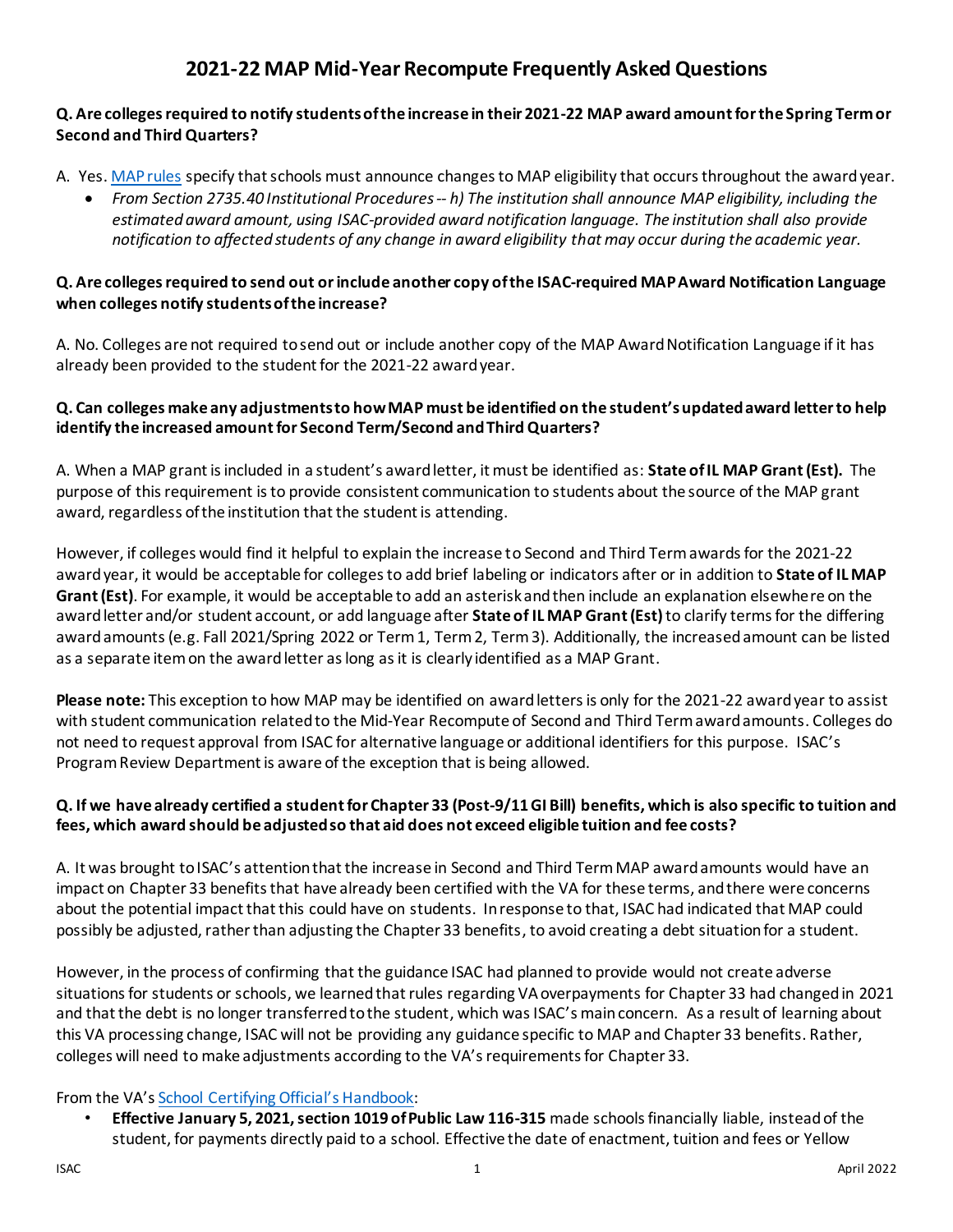Ribbon overpayments must be established and collected asschool debts. Student overpayments, transactions should no longer be established for any tuition and fees or Yellow Ribbon payments made to schools.

- **A debt is established on a school when:**
	- The school submitted an amended enrollment certification, or an Amendment in VA- ONCE, and reported reduced tuition and fee charges, reduced Yellow Ribbon amount, or reduced both.

Resources on the administration of VA benefits, including Chapter 33, can be found at: [va.gov/school-administrators/](https://www.va.gov/school-administrators/).

#### **Q. What are the MAP rules regarding overawarding?**

A. From the [MAP Administrative Rules,](https://www.isac.org/e-library/documents/administrative-rules/2021-22-isac-rules/2735-MAP.pdf) Section 2735.40 Institutional Procedures:

- *c) If a MAP recipient receives other assistance targeted specifically for tuition and fees, the combined assistance shall not exceed the total tuition and fee expenses incurred.*
- *g) Notwithstanding the provisions of other ISAC-administered programs, the total amount of a student's gift assistance may not exceed the cost of attendance. Any excess gift assistance is considered an overaward and the institution of higher learning is required to reduce the MAP award and/or other gift assistance to prevent such an overaward. For the purposes of this calculation, federal veterans benefits are not counted as gift assistance.*

For ED's guidance on overawarding, see the 2021-22 FSA Handbook:

- Volume 3 Calculating Awards & Packaging, Chapter 7 Packaging Aid, Treatment of Overawards o [fsapartners.ed.gov/sites/default/files/2022-03/2122FSAHbkVol3Master.pdf](https://fsapartners.ed.gov/sites/default/files/2022-03/2122FSAHbkVol3Master.pdf)
- Volume 4 Processing Aid and Managing FSA Funds, Chapter 3 Overawards and Overpayments o [fsapartners.ed.gov/sites/default/files/2021-08/2122FSAHbkVol4Master.pdf](https://fsapartners.ed.gov/sites/default/files/2021-08/2122FSAHbkVol4Master.pdf)

For the VA's guidance on overawarding, see the SCO Handbook at [va.gov/school-administrators/.](https://www.va.gov/school-administrators/)

#### **Q. Was it a consideration to expand the number of eligible students instead of increasing the amount for already awarded students?**

A. Yes, in addition to increasing second and third term awards, all student records have been released from suspended status in the MAP system, and there is not a suspense date in place for the 2021-22 award year.

#### **Q. If we have already received a voucher for spring term claims, will we receive a second voucher for the increase?**

A. Yes. For all schools that had payment claims reprocessed, a Payment Results/Exceptions Report was generated and it will include an invoice number and the amount due to the school as a result of the increases. Payments will be made to colleges through the usual offset process. Additionally, ISAC generated a Cumulative Payment Results Report for each MAP-approved school immediately prior to the reprocessing of records and immediately after completing the process.

|    | <b>Status</b> | <b>Report Type</b>                    | <b>Date</b> | File Size(kb) | <b>User Name</b>  |
|----|---------------|---------------------------------------|-------------|---------------|-------------------|
| 中国 | Completed     | <b>MAP Cumulative Payment Results</b> | 04/11/2022  | 144.8         | <b>ISAC</b>       |
|    | Completed     | <b>Payment Results/exceptions</b>     | 04/08/2022  | 93.03         | <b>MAPInvoice</b> |
| 中中 | Completed     | MAP Cumulative Payment Results        | 04/08/2022  | 144.8         | <b>ISAC</b>       |

## **Q. How will this work for students who withdrew but earned 100% of their original MAP award prior to withdrawal? Will this be treated as a post withdrawal disbursement or will we have to return the increased funds to ISAC?**

A. For students who may have withdrawn in a Second or Third Term of the 2021-22 award year but were eligible and entitled to receive their full MAP award based on incurred charges, they would be eligible to receive the additional award amount.